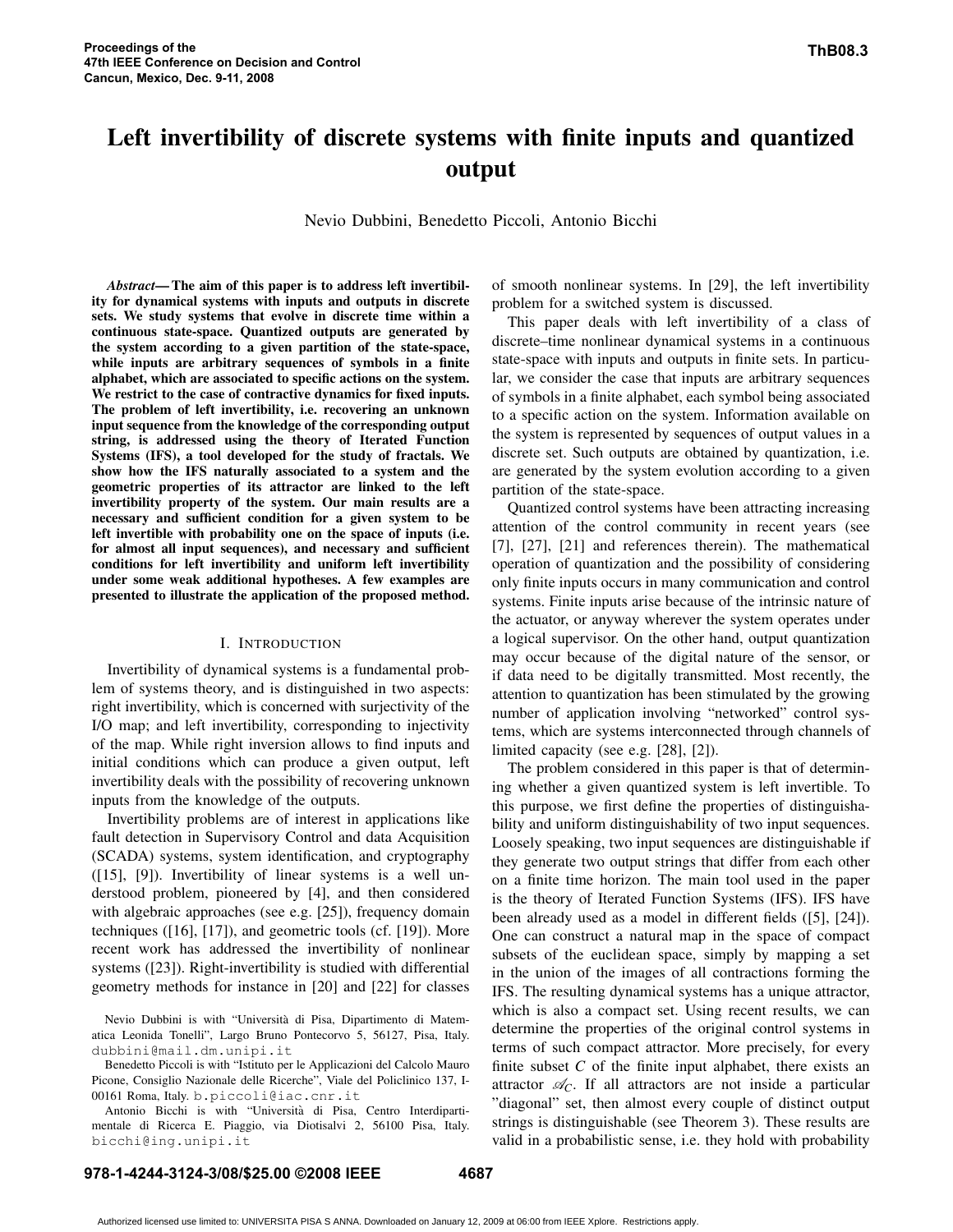one with respect to the invariant probability measure for the given IFS.

The property of uniform left invertibility is of even greater interest for applications. We address such problem using a graph: paths on this graph are associated to orbits of the system. The main result about uniform left invertibility is Theorem 5, that gives necessary and sufficient conditions. Random Iteration Algorithm (RIA [8]) is also useful to study uniform left invertibility. This consists simply in choosing randomly input sequence linked to given probability distribution functions, and generating the corresponding orbits of the systems. A recent result in dynamical system theory (Theorem 2) tells us that the asymptotic probability of belonging to a given set in the state space is linked to the measure of the set (for the probability measure which is invariant for the IFS). Moreover such number can be computed by the RIA as limiting behavior. Finally, we illustrate our approach on examples.

The paper is organized as follows. The section 2 is devoted to the background knowledge, the section 3 to the basic setting of the paper, the definition of simple, uniform, and almost every distinguishability and invertibility. The section 4 shows principal results about almost every left invertibility and almost every uniform left invertibility: its principal result, Theorem 3, gives necessary and sufficient conditions for the almost every left invertibility. In section 5 the construction of invertibility graph is illustrated and a necessary and sufficient condition for left invertibility and uniform left invertibility is proved under some weak additional hypothesis. Section 6 contains examples about the difference between simple and uniform distinguishability and about the application of the method described in section 5 and 6. Section 7 shows conclusions and future perspectives.

# II. BACKGROUND

*Definition 1:* Let  $(X,d)$  be a complete metric space. A map  $F : \mathbb{X} \to \mathbb{X}$  is contractive if  $\exists c \in \mathbb{R}, 0 < c < 1$  such that  $d(F(x), F(y)) \leq c d(x, y)$  for all  $x, y \in \mathbb{X}$ .  $\diamondsuit$ 

*Definition 2:* An Iterated Function System with probabilities is a collection

$$
\{\mathbb{X}, F_1, \ldots, F_n, p_1, \ldots, p_n\},\tag{1}
$$

where where  $(X,d)$  is a metric space,  $F_i : X \to X$  for *i* = 1, ...,*n*, and  $p_i \in \mathbb{R}$  such that  $\sum_{i=0}^{n} p_i = 1, 0 < p_i < 1$ , for  $i = 1, \ldots, n$ . When the  $p_i$ 's are not specified we refer to  $\{X, F_1, \ldots, F_n\}$  simply as an IFS.  $\diamondsuit$ 

We refer to [1], [11] for general theory of Iterated Function Systems (also called Iterated Function Schemes). In what follows we use  $\sigma = {\sigma_i}_{i=1}^{\infty}$  to indicate a sequence of indices in  $\{1,\ldots,n\}$ . Moreover, for every  $C \subset \{1,\ldots,n\}$ we indicate by  $\Sigma_C$  the set of all sequence in *C*, and we define  $\Sigma = \sum_{\{1,...,n\}}$ .

*Definition 3:* An orbit for the IFS (1) is a sequence  ${x(k)}_{k=0}^{\infty} = {x(k)}_{x(0),\sigma}$  $_{k=0}^{\infty} \subset \mathbb{X}$  given by the choice of an initial condition  $x(0) \in \mathbb{X}$  and a sequence  $\sigma \in \Sigma$ , according to the following rule:  $x(k+1) = F_{\sigma_k}(x(k))$ .  $\diamondsuit$ 

We now define, in a standard way, a measure on  ${1, \ldots, n}^{\mathbb{N}}$ .

*Definition* 4: For  $i_1, \ldots, i_r \in \mathbb{N}$ ,  $j_1, \ldots, j_r \in C$ , the cylindrical subsets  $v^{j_1,\dots,j_r}_{i_1,\dots,i_r}$  of  $\Sigma_C$ , is the set of strings defined by:

$$
\sigma \in v_{i_1,\dots,i_r}^{j_1,\dots,j_r} \quad \Leftrightarrow \quad \sigma_k = \left\{ \begin{array}{rcl} j_1 & for \ k = i_1 \\ \dots & \dots \\ j_r & for \ k = i_r \end{array} \right. \wedge
$$

A cylindrical subset  $v^{j_1,\dots,j_r}_{i_1,\dots,i_r}$  is the set of all strings that on the  $i_k - th$  component assume the value  $j_k$ , for  $k = 1, ..., r$ . The collection of all cylindrical subsets of  $\Sigma$  generates a <sup>σ</sup>−algebra B on Σ. On these subsets we define the measure  $\mu$  by

$$
\mu[v_{i_1,\dots,i_r}^{j_1,\dots,j_r}] = p_{j_1}\cdot \dots \cdot p_{j_r}.
$$
 (2)

This essentially means that the probability of the choice of the map  $F_i$  is  $p_i$  independently of the time. The equality (2) uniquely defines a probability measure on the entire <sup>σ</sup>−algebra B denoted by the same symbol <sup>µ</sup> (see [13]).

*Definition* 5: [3] A set  $\mathcal{A}_C \subset \mathbb{X}$  is an attractor for the IFS (1) with respect to the index set *C* if for all initial condition  $x(0) \in \mathbb{X}$  and  $\sigma \in \Sigma_C$  the orbit  $\{x(k)_{x(0),\sigma}\}\$  of the IFS (1) tends to  $\mathcal{A}_C$ :

$$
\lim_{k \to \infty} d(x(k), \mathscr{A}_C) = 0,
$$

where  $d(x(k), \mathscr{A}_C) = \inf_{a \in \mathscr{A}_C} d(x(k), a) \cdot \diamondsuit$ 

The orbit "is forced" to approach the attractor: we have then asymptotic information about orbits.

*Definition* 6: A set  $\mathcal{I}_C \subset \mathbb{X}$  is an invariant set for the IFS (1) with respect to the index set *C* if

$$
\mathcal{I}_C = \bigcup_{i \in C} F_i(\mathcal{I}_C). \diamondsuit
$$
 (3)

Note that, if  $\mathcal{I}_C$  is an invariant set, given any initial condition  $x(0)$  in  $\mathcal{I}_C$ , every possible orbit of the IFS (1) with indexes in *C* is contained in  $\mathcal{I}_C$ . The next result shows that attractors and invariant sets exist for contractive IFS and are compact for all input sets *C*.

*Theorem 1:* [1][11][3] Let the IFS with probabilities (1) be contractive and let  $C \subset \{1, \ldots, n\}$  be given. Then, for every  $\sigma \in \Sigma_C$  the limit

$$
\phi(\sigma) = \lim_{k \to \infty} F_{\sigma_1} \circ \ldots \circ F_{\sigma_k}(x)
$$

exists for every  $x \in \mathbb{X}$  and is independent of *x*. The set  $\phi(\Sigma_C) = \mathscr{A}_C$  is the unique compact attractor and invariant set with respect to  $\{F_1, \ldots, F_n\}$ . Moreover, for all initial condition  $x(0)$  and  $\mu$ −almost every  $\sigma \in \Sigma_C$ , the set  ${x(k)}_{k \in \mathbb{N}}$  ∩  $\mathcal{A}_C$  is dense in  $\mathcal{A}_C$ .  $\diamondsuit$ 

*Proposition 1*: [1] Let  $C_1, C_2 \subseteq \{1, \ldots, n\}$  such that  $C_1 \subseteq$ *C*<sub>2</sub>. Then  $\mathscr{A}_{C_1} \subseteq \mathscr{A}_{C_2} \diamondsuit$ .

The attractor  $\mathcal{A}_C$  in the Theorem 1 is easily *algorithmic computable* with the so called Random Iteration Algorithm ([8]). Let us briefly illustrate how the Random Iteration Algorithm proceeds. An initial point  $x_0 \in \mathbb{X}$  is chosen. One of the transformations is selected "at random" from the set  ${F_1, \ldots, F_n}$ , but the probability that each  $F_i$  is selected is  $p_i$  for  $i = 1, \ldots, n$ . The selected transformation is applied

Authorized licensed use limited to: UNIVERSITA PISA S ANNA. Downloaded on January 12, 2009 at 06:00 from IEEE Xplore. Restrictions apply.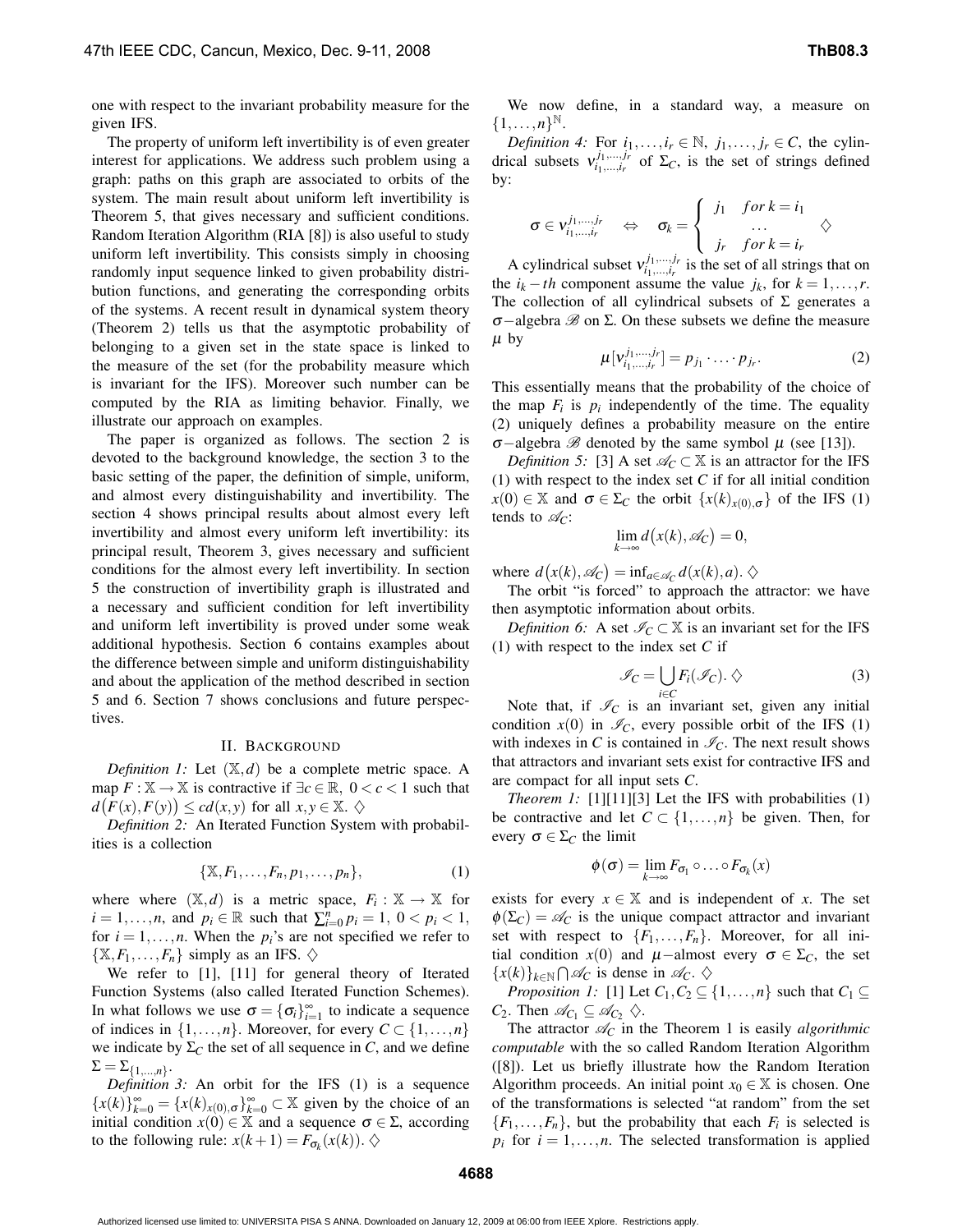to produce a new point  $x_1 \in \mathbb{X}$ . Again a transformation is selected using associated probabilities, in the same manner, independently from the previous choice, and applied to  $x_1$ to produce a new point  $x_2$ , and so on. The application of the Random Iteration Algorithm with any initial condition let the orbit tend to the attractor (see [1][8]). Moreover, the Random Iteration Algorithm has further properties, due to ergodic properties of the dynamics on the attractor of an IFS:

#### *Theorem 2 (Elton):* [10]

Let  $\{X, F_1, \ldots, F_n, p_1, \ldots, p_n\}$  be an IFS, and indicate with  ${x_k}_{k=0}^{\infty}$  a generic orbit of the IFS. Let *B* Borel subset of X with boundary of zero Lebesgue measure. Let  $\mathcal{N}(B,k)$  be the number of points in  $\{x_0, \ldots, x_k\} \cap B$ . Then, for all initial conditions  $x_0$  and  $\mu$ -almost every  $\sigma \in \Sigma$  the limit

$$
L_B = \lim_{k \to \infty} \left\{ \frac{\mathcal{N}(B, k)}{k + 1} \right\} \tag{4}
$$

exists and assumes a common value.  $\diamondsuit$ 

*Remark 1:* Both the Theorem 1,2 have a "practical" interpretation: running the Random Iteration Algorithm these results holds "almost surely", namely with probability one with respect to the measure  $\mu$ . This is of course desirable because it allows the help of computers.  $\diamondsuit$ 

There is another way of looking at IFS, or equivalently at their attractors, that make the IFS "equivalent", in a precisely specified sense, to a space of strings, namely the code space:

*Definition* 7: The code space  $\Sigma$  associated with the IFS (1), is the space of all sequences on *n* symbols. An address of a point  $a \in \mathcal{A}_{\{1,\dots,n\}}$  is any member of the set  $\phi^{-1}(a) = \{ \sigma \in \mathcal{A}_{\{1,\dots,n\}}\}$  $\Sigma : \phi(\sigma) = a$ . The attractor is said to be totally disconnected if each point possesses a unique address.  $\diamondsuit$ 

*Proposition* 2: [1] The attractor  $\mathscr{A} = \mathscr{A}_{\{1,\dots,n\}}$  is totally disconnected if and only if  $F_i(\mathscr{A}) \cap F_i(\mathscr{A}) = \emptyset$   $\forall i \neq j$ .

#### III. BASIC SETTING

In this paper we consider discrete-time, time-invariant, non-linear systems of the form

$$
\begin{cases}\n x(k+1) = f(x(k), u(k)) = f_{u(k)}(x(k)) \\
y(k) = q(x(k))\n\end{cases} (5)
$$

where  $x(k) \in \mathbb{R}^d$  is the state,  $y(k) \in \mathcal{Y}$  is the output, and  $u(k) \in \mathcal{U}$  is the input. We assume that  $\mathcal{Y}$  is a discrete set. The map  $q : \mathbb{R}^d \to \mathcal{Y}$  is induced by a partition  $\mathcal{P} = \bigcup_{i=1}^M P_i$ of  $\mathbb{R}^d$  through  $q : (x \in P_i) \mapsto i$  and will be referred to as the output quantizer. We admit infinite partitions, i.e.  $M \in \mathbb{N} \cup +\infty$ , but we assume that  $\mathcal U$  is a finite set of cardinality *m*. With no loss of generality (modulo redefining the dynamics  $f(\cdot, \cdot)$  and the function *q*), we will assume  $\mathcal{U} = \{1, \ldots, m\}$  and  $\mathcal{Y} = \{1, \ldots, M\}$ . We further assume that the system dynamics are contractive, in the sense of the following definition:

*Hyp 1:*  $f_u : \mathbb{R}^d \to \mathbb{R}^d$ ,  $u = 1, ..., m$ , is a contraction.  $\diamondsuit$ We suppose that to each  $i \in \{1, ..., m\}$  it is associated a real number  $p_i$  with  $0 < p_i < 1$ ,  $\sum_{i=1}^{m} p_i = 1$  that is interpreted as the probability of the event  $\{u(k) = i\}$ .

If  $x_0$  is an initial condition and  $(u_1, \ldots, u_{k_2})$  a sequence of inputs, we let  $f_{k_1}^{k_2}$  $\binom{k_2}{k_1}(x_0, u_1, \ldots, u_{k_2})$  denote the sequence of outputs  $(y_{k_1},...,y_{k_2})$  generated by the system (5) with initial condition  $x_0$  and input string  $(u_1, \ldots, u_{k_2})$ .

*Definition* 8: A pair of inputs strings  $\{u_i\}_{i \in \mathbb{N}}$ ,  $\{u'_i\}_{i \in \mathbb{N}}$  is distinguishable if  $\forall x_0, x'_0 \in \mathbb{R}^d \exists k = k(x_0, x'_0, \{u_i\}, \{u'_i\}) \in \mathbb{N}$ such that

$$
f_0^k(x_0, u_1, \ldots, u_k) \neq f_0^k(x'_0, u'_1, \ldots, u'_k). \diamondsuit
$$

*Definition* 9: A pair of input strings  $\{u_i\}_{i \in \mathbb{N}}$ ,  $\{u'_i\}_{i \in \mathbb{N}}$  is uniformly distinguishable if for every compact set  $K \in \mathbb{R}^d$  ×  $\mathbb{R}^d$  there exists  $k = k({u_i}, {u'_i}) \in \mathbb{N}, l = l(K)$  such that  $∀(x_0, x'_0) ∈ K$  and  $∀m > l$  the following holds:

 $u_m \neq u'_m \Rightarrow f_m^{m+k}(x_0, u_1, \dots, u_{m+k}) \neq f_m^{m+k}(x'_0, u'_1, \dots, u'_{m+k}).$ In this case, we say that the strings are uniformly distinguishable in *k* steps (or with invertibility time *k*) and after time *l* (or with waiting time *l*).  $\diamondsuit$ 

*Definition 10:* A system of type (5) is left invertible if the following holds:

 $\checkmark$  For every  $u, u' \in \mathcal{U}^{\mathbb{N}}$ , there exists  $l(u, u') \in \mathbb{N}$  such that, if  $u_i \neq u'_i$  with  $i > l$ , then the pair  $u, u'$  is distinguishable.  $\diamondsuit$ 

*Definition 11:* A system of type (5) is  $\mu$ -almost everywhere left invertible if the relation  $\checkmark$  in Definition 10 is valid for  $\mu$ -almost every pair of different input strings, where  $\mu$ is the measure defined in (2).  $\diamondsuit$ 

*Definition 12:* A system of type (5) is uniformly left invertible in  $k$  steps if, for initial conditions in a compact set  $K \subset \mathbb{R}^d \times \mathbb{R}^d$ , every pair of distinct input sequences is uniformly distinguishable in *k* steps after a finite time *l*, where *k* is constant and *l* depends only on *K*.

A system of type  $(5)$  is  $\mu$ -almost everywhere uniformly left invertible in *k* steps if, for initial conditions in a compact set  $K \subset \mathbb{R}^d \times \mathbb{R}^d$ ,  $\mu$ -almost every pair of distinct input sequences is uniformly distinguishable in *k* steps after a finite time *l*, where *k* is constant and *l* depends only on *K* ( $\mu$  is the measure defined in (2)).  $\diamondsuit$ 

So, for a left invertible system, it is possible to recover *infinite* input strings observing the corresponding *infinite* output strings. For a uniform left invertible system, it is possible to recover the input string until the instant *m* observing the output string until the instant  $m + k$ , and to obtain an algorithm to reconstruct the input symbol used at time  $m > l$  by processing the output symbols from time  $m$ to  $m+k$ .

#### IV. ATTRACTORS AND LEFT INVERTIBILITY

In this section we introduce a technique that links the invertibility problem to the theory of Iterated Function Systems and the properties of their attractors. Define

$$
Q = \bigcup_{y \in \mathcal{Y}} \{q^{-1}(y) \times q^{-1}(y)\} \subset \mathbb{R}^{2d}
$$

i.e. the union of the preimages of two identical output symbols. In other words, *Q* contains all pairs of states that are in the same element of the partition  $\mathscr{P}$ .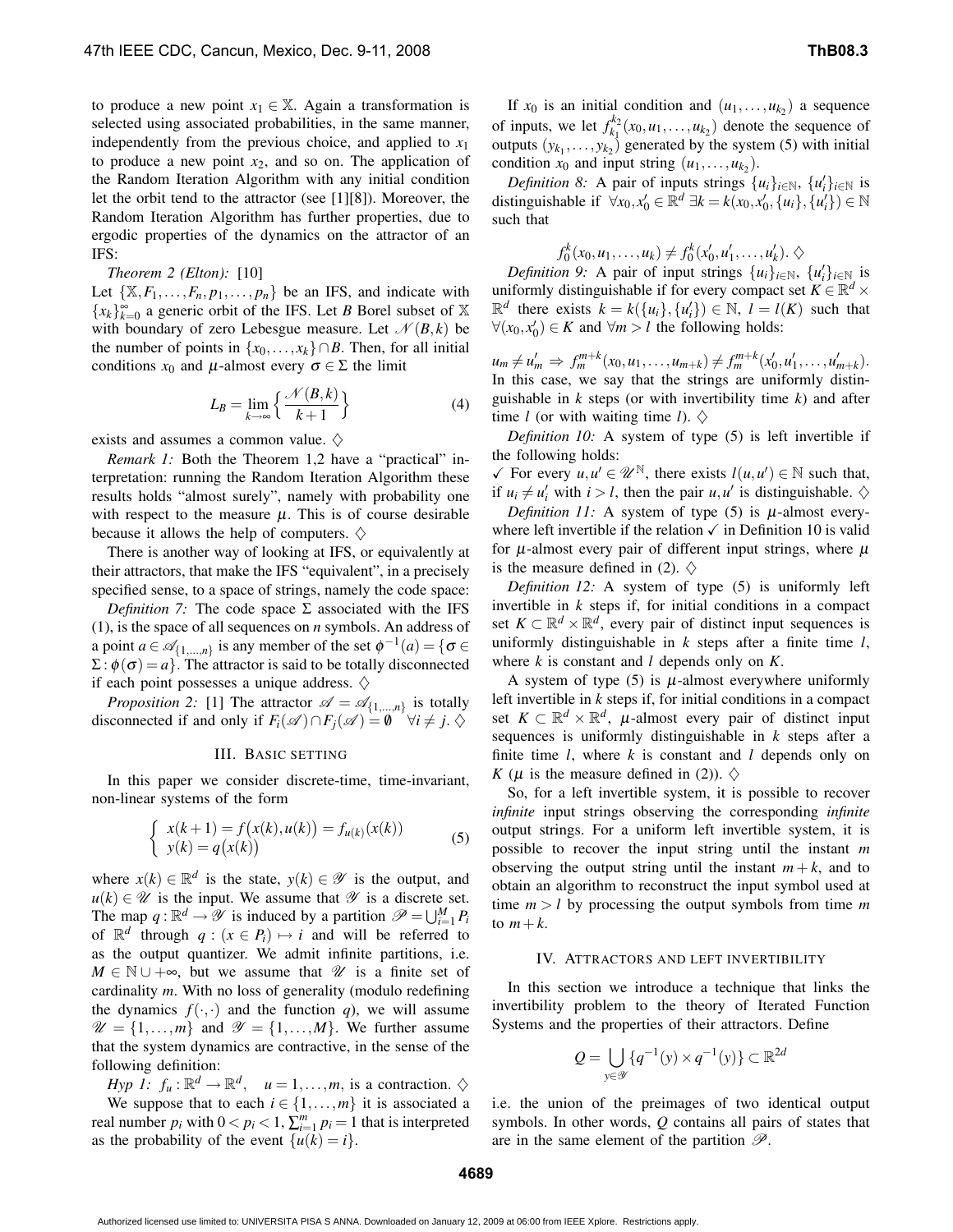To address left invertibility, we are interested in studying the following system on  $\mathbb{R}^{2d}$ :

$$
X(k+1) = F_{U(k)}(X(k)) = \begin{bmatrix} f(x_1(k), u(k)) \\ f(x_2(k), u'(k)) \end{bmatrix}
$$
 (6)

where  $X(k) = \begin{bmatrix} x_1(k) \\ x_2(k) \end{bmatrix}$ *x*2(*k*)  $\left| \begin{array}{c} ; \ \ U(k)=(u(k),u'(k)) \end{array} \right|$ 

If it is possible to find an initial state in *Q* and an appropriate choice of the strings  $\{u_k\}$ ,  $\{u'_k\}$  such that the orbit of  $(6)$  remains in  $Q$ , it means that the two strings of inputs give rise to the same output for the system (5). Conditions ensuring that the state is outside *Q* will be seeked to guarantee left invertibility.

*Definition 13:* The IFS associated to the system (6) is

$$
\{K; F_{(1,1)}, F_{(1,2)}, \ldots, F_{(m,m)}; P_{(1,1)}, P_{(1,2)} \ldots, P_{(m,m)}\},\qquad(7)
$$

where *K* is a compact subset of  $\mathbb{R}^{2d}$ , and  $P_{i,j} = p_i p_j$ .  $\diamondsuit$ 

*Definition 14:* For any  $C \subset \mathcal{U} \times \mathcal{U}$  it is denoted by  $\Sigma_C$ the set of all sequences  $\sigma = {\sigma_i}_{i=0}^{\infty}$  such that  $\sigma_i \in C$  for every  $i \in \mathbb{N}$ . Moreover we define  $n = m^2$  and  $\Sigma = \Sigma_{\mathcal{U} \times \mathcal{U}}$  to be the code space on *n* elements.  $\diamondsuit$ 

Thanks to the Theorem 1, given a system of type (5) and a subset of input symbols *C* for the corresponding system of type (6), it is possible to describe a set  $\mathscr{A}_{\mathcal{C}}$  that is both an attractor and an invariant set.

Note that the attractor associated to a single  $U \in \mathcal{U} \times$  $\mathscr{U}$ , indicated by  $X_U$ , by Contraction Theorem (see [12]), is a *unique* fixed point, and it can be approximated iterating the map  $F_U$ . For every  $U \in \mathcal{U} \times \mathcal{U}$ , for all  $X \in \mathbb{R}^{2d}$   $X_U =$  $\lim_{k\to\infty} F_U^k(X)$ . The relative position of these fixed points with respect to  $Q$  is sufficient to conclude about the  $\mu$ -almost every left invertibility. Let  $\Delta$  denote the diagonal of  $\mathcal{U} \times \mathcal{U}$ , i.e.  $\Delta = \{(1,1), (2,2), \ldots, (m,m)\}.$ 

*Theorem* 3: If there exists  $U \notin \Delta$  such that  $X_U \subset Q$ , then the system (5) is not left invertible. If every  $X_U, U \notin \Delta$  is not in  $\overline{Q}$ , the closure of  $Q$ , the system (5) is  $\mu$ -almost everywhere left invertible.  $\diamondsuit$ 

*Proof:* Suppose that there exists  $U \notin \Delta$  such that  $X_U \subset Q$ . Select  $X_U$  as initial condition and choose  $\sigma$  to be the constant sequence  $\sigma_i = U \ \forall i \in \mathbb{N}$ . The resulting orbit is the constant orbit  $X(i) = X_U \,\forall i \in \mathbb{N}$ , and it is clearly contained in *Q*, so the system is not left invertible.

Suppose that  $U \in \mathcal{U} \times \mathcal{U}$ ,  $U \notin \Delta \Rightarrow X_U \notin \overline{Q}$ . First observe that in this hypothesis no attractors  $\mathcal{A}_C$ ,  $C \not\subset \Delta$  are included in  $\overline{Q}$ , because of the Proposition 1: indeed every attractor  $\mathcal{A}_C, C \not\subset \Delta$  must contain a  $X_U, U \notin \Delta$ .

So Theorem 1 assures that for  $\mu$ -almost every couple of input strings the trajectory is dense in  $\mathscr A$ . So, if  $\mathscr A$  has a point  $p$  not in  $Q$ , the generic trajectory contains points arbitrarily close to *p* and so contains points that are not included in  $Q$ . This proves the  $\mu$ -almost everywhere left invertibility result.  $\diamondsuit$ 

#### V. INVERTIBILITY GRAPH AND LEFT INVERTIBILITY

We now introduce a graph, whose properties are linked to uniform left invertibility.

*Definition* 15: The graph  $G_k$  of depth *k* associated to the attractor  $\mathscr A$  is given by:

• The set of vertices  $V = \{ \mathcal{A}_{\sigma_1...\sigma_k} = F_{\sigma_k} \circ ... \circ F_{\sigma_1}(\mathcal{A}) : \sigma_i \in$ Σ}

• There is an edge from  $\mathscr{A}_{\sigma_1...\sigma_k}$  to  $\mathscr{A}_{\omega_1...\omega_k}$  if and only if  $\sigma_{i+1} = \omega_i$ , for  $i = 1, \ldots, k-1$ . In this case we say that the edge is induced by the input  $\omega_k$ .  $\diamondsuit$ 

*Remark* 2: It follows from the definition of  $G_k$  that

- 1) If there is an edge between  $\mathcal{A}_{\sigma_1...\sigma_k}$  and  $\mathcal{A}_{\omega_1...\omega_k}$ , then there exists  $U \in \mathcal{U} \times \mathcal{U}$  such that  $F_U(\mathcal{A}_{\sigma_1...\sigma_k}) \subset$  $\mathscr{A}_{\boldsymbol{\omega}_1...\boldsymbol{\omega}_k}$ .
- 2)  $\bigcup_{\sigma_i \in \Sigma} \mathcal{A}_{\sigma_1...\sigma_k} = \mathcal{A}$ : i.e. the union of vertexes of  $G_k$ , considered as sets, is the whole attractor.
- 3) If the attractor  $\mathscr A$  is totally disconnected, the vertices of  $G_k$  provide a partition of the attractor.  $\diamondsuit$

*Definition 16:* Consider the graph *G<sup>k</sup>* , and collapse to a single vertex, denoted by  $\mathscr{A}_I$ , all vertices  $\mathscr{A}_{\sigma_1...\sigma_k}$  such that  $\mathscr{A}_{\sigma_1...\sigma_k} \cap \{\mathbb{R}^{2d} \setminus Q\} \neq \emptyset$ . Moreover every edge from  $\mathscr{A}_I$  is deleted. This new graph is called internal invertibility graph, and denoted with  $IG_k$ . The set of vertices of  $IG_k$  is denoted by  $V_{IG_k}$ .

Now consider the graph  $G_k$ , and collapse to a single vertex, denoted by  $\mathscr{A}_E$ , all vertices  $\mathscr{A}_{\sigma_1...\sigma_k}$  such that  $\mathscr{A}_{\sigma_1...\sigma_k} \cap$  $Q = \emptyset$ . This new graph is called external invertibility graph, and denoted by  $EG_k$ . The set of vertices of  $EG_k$  is denoted by  $V_{EG_k}$ . In the following we use the symbols  $V_{IG_k}$ ,  $V_{EG_k}$  to denote the vertices of the graphs as well as the set of points that they represent.  $\diamondsuit$ 

*Definition* 17: A path  $\{V_i\}_{i \in \mathbb{N}}$  on  $EG_k$  or  $IG_k$  is called proper if for every  $l \in \mathbb{N}$  there exists an input  $U_i \notin \Delta$  with  $i > l$ , that induces the edge  $V_i \rightarrow V_{i+1}$ .

A finite path  ${V_i}_{i=0}^m$  on  $EG_k$  or  $IG_k$  is called finite proper path if the first edge is induced by an input not in  $\Delta$ .  $\diamondsuit$ 

*Proposition 3:* There exists an orbit of the system (6) included in the set of vertices of  $V_{IG_k} \setminus \mathscr{A}_I$ , if and only if there exists an infinite path in *IG<sup>k</sup>* .

*Proof:* If there is an orbit  $\{X_i\} = \{\sigma_i \circ \dots \circ \sigma_1(X_0)\}_{i=1}^{\infty}$ included in  $V_{IG_k} \setminus \mathcal{A}_1$ , then we can construct an infinite path on  $IG_k$  by associating to each  $X_i$ ,  $i \geq k$  the vertex  $\mathscr{A}_{\sigma_{i-k},...,\sigma_{i-1}}$  such that  $X_i \in \mathscr{A}_{\sigma_{i-k},...,\sigma_{i-1}}$ . It is really a path (of infinite length) on the graph  $IG_k$  thanks to the Remark 2, and never touches  $\mathscr{A}_I$ .

Conversely, if there is an infinite path  $\{V_1, V_2, \ldots\}$  in  $IG_k$ , first note that it cannot touch  $\mathscr{A}_I$  because there is no edge starting from  $\mathcal{A}_I$ . Then, thanks to the first part of Remark 2, it is possible to exhibit an orbit included in  $V_{IG_k} \setminus \mathcal{A}_I$ . Indeed if any  $X_1 \in V_1$  is chosen, then there exists an  $U_1 \in \mathcal{U} \times \mathcal{U}$ such that  $X_2 = F_U(X_1) \in V_2$ ; there exists  $U_2 \in \mathcal{U} \times \mathcal{U}$  such that  $X_3 = F_U(X_2) \in V_3$ . Continuing in this way for every *i* ∈ N it is found an  $U_{i-1}$  ∈  $\mathcal{U} \times \mathcal{U}$  such that  $X_i = F_U(X_{i-1})$  ∈  $V_i$ . This procedure gives rise to an orbit of the system  $(6)$ included in  $V_{IG_k} \setminus \mathscr{A}_I$ .  $\diamondsuit$ 

*Proposition* 4: Fix  $i \in \mathbb{N}$ . A sufficient condition for the uniform left invertibility of the system (6) is the absence of finite proper paths of arbitrary length in *EG<sup>i</sup>* .

Authorized licensed use limited to: UNIVERSITA PISA S ANNA. Downloaded on January 12, 2009 at 06:00 from IEEE Xplore. Restrictions apply.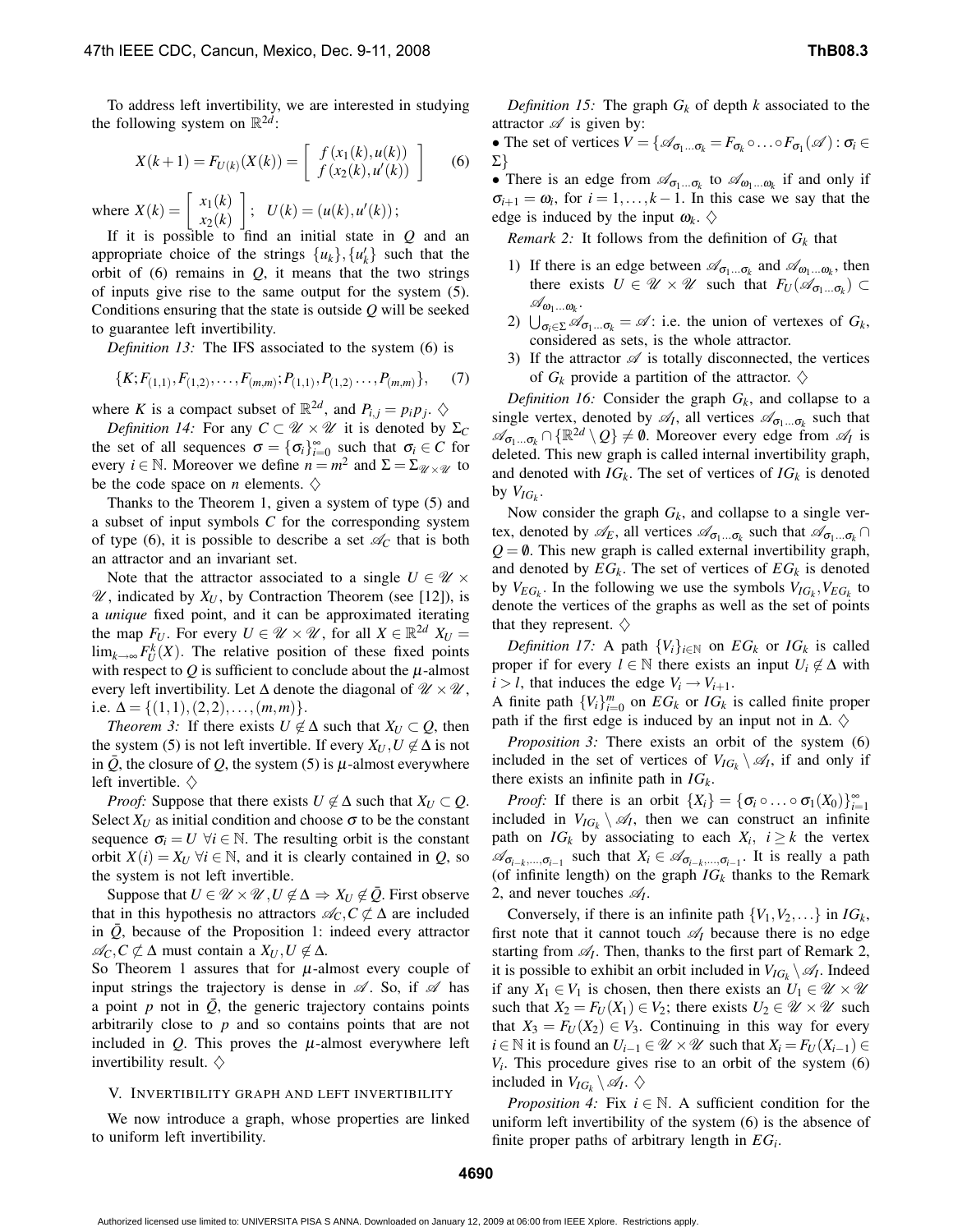*Proof:* Suppose that the system (6) is not uniformly left invertible. Then, for every  $j \in \mathbb{N}$  there exists an orbit  $\{X_p\}$  =  ${\{\sigma_p \circ \ldots \circ \sigma_1(X_0)\}}_{p=1}^{\infty}$  such that  $X_1 = F_U(X_0)$  with  $U \notin \Delta$  and  $\{X_p\}_{p=0}^j \subset Q \cap \mathcal{A}$ . Then we can construct a path on  $EG_i$  by associating at each  $X_p$ ,  $p \geq i$  the vertex  $\mathscr{A}_{\sigma_{p-i},...,\sigma_{p-1}}$  such that  $X_p \in \mathscr{A}_{\sigma_{p-i}, \dots, \sigma_{p-1}}$ . It is really a proper path (because  $X_1 = F_U(X_0)$  with  $U \notin \Delta$ ) on the graph  $EG_i$  thanks to the Remark 2, and for every  $p \leq j$   $V_p \neq \mathcal{A}_E$ , because  $\mathcal{A}_E \cap$  $Q = \emptyset$  and  $\{X_p\}_{p=0}^j \subset Q$ . It remains to note that, since this construction can be made for every  $j \in \mathbb{N}$ , proper paths of arbitrary length are present in  $EG_i$ .  $\diamondsuit$ 

*Proposition* 5: Suppose that no point of  $\mathscr A$  belongs to the boundary  $\partial Q$  of *Q*, or equivalently that inf<sub>*a*∈ $\mathscr{A}$ </sub>  $d(a, \partial Q) > 0$ . Then there exists a *k* ∈ N such that  $V_{IG_k} \setminus \mathscr{A}_I = V_{IG_k} \cap Q$ . This in turn implies that  $IG_k = EG_k$ 

*Proof:* We first show that  $\mathscr{A} \cap \partial Q = \emptyset$  if and only if inf<sub>a∈ $\mathscr{A}$ </sub>  $d(a,∂Q) > 0$ .

Suppose that  $\mathscr{A} \cap \partial Q = \emptyset$ . If  $\inf_{a \in \mathscr{A}} d(a, \partial Q) = 0$ , then choose a sequence  $\{a_k\} \subset \mathscr{A}$  such that  $\lim_{k \to \infty} a_k \setminus 0$ . Since  $\mathscr A$  is compact there is an accumulation point  $a \in \mathscr A$  for  $\{a_k\}.$ Then it is immediate to see that  $d(a, \partial Q)$  must be zero. So *a* should belong to ∂*Q* because ∂*Q* is a closed set. This is impossible because we supposed that  $\mathscr{A} \cap \partial Q = \emptyset$ . So it must be inf<sub>a∈A</sub>  $d(a, \partial Q) > 0$ . Conversely if inf<sub>a∈A</sub>  $d(a, \partial Q) > 0$ , then  $\mathscr{A} \cap \partial Q = \emptyset$ .

So, assume now that  $c = \inf_{a \in \mathcal{A}} d(a, \partial Q) > 0$ . Choose *k* such that every set  $V_{IG_k}^i$  has a diameter  $\delta_i < c$ . Then  $V_{IG_k} \setminus$  $\mathscr{A}_I = V_{IG_k} \cap Q$  because no  $V_{IG_k}$  can intersect ∂Q.  $\diamondsuit$ 

*Theorem 4:* Suppose that  $\mathscr{A} \cap \partial Q = \emptyset$ . Then the following conditions are equivalent:

- 1) The system (5) is left invertible;
- 2)  $IG_{\bar{k}}$  does not contain a proper path, where  $\bar{k}$  is such that  $V_{IG_{\bar{k}}} \setminus \mathscr{A}_I = V_{IG_{\bar{k}}} \cap Q;$

*Proof:* Suppose that  $IG_{\bar{k}}$  contains a proper path  $\{V_i\}_{i \in \mathbb{N}}$ . By Proposition 3 there exists an orbit  $\{X_i\}_{i \in \mathbb{N}}$ , where  $X_i \in V_i$ . Note that  $X_i \notin \mathcal{A}_I$  because no edges start from  $\mathcal{A}_I$ . The orbit is included in *Q* because  $X_i \in V_{IG_{\bar{k}}} \setminus \mathscr{A}_I = V_{IG_{\bar{k}}} \cap Q$ . Moreover  $U \notin \Delta$  for an infinite number of times, because the path is proper. This contradicts left invertibility.

Viceversa, suppose that the system (5) is not left invertible. Then there exists an orbit  $\{X_i\}_{i\in\mathbb{N}} \subset Q$ , such that  $X_i = F_U(X_{i-1})$  and  $U \notin \Delta$  for an infinite number of  $i \in \mathbb{N}$ . This orbit, induces, in the same way as in the proof of Proposition 3, a proper path in  $IG_{\bar{k}}$ .  $\diamondsuit$ 

*Theorem* 5: Suppose that  $\mathscr{A} \cap \partial Q = \emptyset$ . Then the following conditions are equivalent:

- 1) The system (5) is uniformly left invertible;
- 2)  $IG_{\bar{k}}$  does not contain finite proper path of arbitrary lengths, where  $\bar{k}$  is such that  $V_{IG_{\bar{k}}} \setminus \mathscr{A}_I = V_{IG_{\bar{k}}} \cap Q$ ;

*Proof:* Suppose that  $IG_{\bar{k}}$  contains finite proper paths of arbitrary length  ${V_i^{\alpha}}_{i=0}^{m^{\alpha}}$ . By Proposition 3 there exists an orbit  $\{X_i^{\alpha}\}_{i\in\mathbb{N}}$ , where  $X_i^{\alpha} \in V_i^{\alpha}$ . The orbit is included in *Q* because  $X_i^{\alpha} \in V_{IG_{\bar{k}}} \setminus \mathscr{A}_I = V_{IG_{\bar{k}}} \cap Q$ . Moreover  $X_1^{\alpha} = F_{U^{\alpha}}(X_0^{\alpha})$ , with  $U^{\alpha} \notin \Delta$ . This contradicts uniform left invertibility. The inverse implication is true by Proposition 4.  $\diamond$ 

#### VI. EXAMPLES

Consider the system

$$
\begin{cases}\n x(k+1) = J_d^{\alpha}(a)x(k) + \mathbf{1}_d u(k) \\
y(k) = [\pi_1 x(k)]\n\end{cases}
$$
\n(8)

Where  $J_d^{\alpha}(a)$  is the matrix of dimension *d* with *a*'s on the principal diagonal and  $\alpha$  in the upper one, with  $x(k) \in \mathbb{R}^d$ , *y*(*k*) ∈ ℤ, **1**<sub>*d*</sub> =  $(1, 1, ..., 1)^T$ , *u*(*k*) ∈ {*u*<sub>1</sub>,...,*u*<sub>*m*</sub>} ⊂ ℝ, and  $|\cdot|$  is the floor function. We examine a situation in which all inputs are equally probable, i.e. we know no information about recurrence of inputs:  $\forall i = 1,...,m$   $p_i = \frac{1}{m}$ . Define  $U_{(i,j)} = (\mathbf{1}u_i, \mathbf{1}u_j)^T$ ,  $S_i = [0,i)$ ,  $S = (S_3 \times S_3 \times S_3 \times S_3 \times S_3)^2$ , and  $M =$  $\int J_5^{1/2}$  $\frac{1}{2}$  $(\frac{1}{10})$  0  $0 \t J_5^{1/2}$  $\frac{1}{2}(\frac{1}{10})$  $\setminus$ .

*Example* 1: Consider the system (8), with  $d = 5$ ,  $a =$  $1/10$ ,  $\alpha = 1/2$  and  $u \in \{0, 1/20, 1\}$ . Then we have, for example,  $X_{(0,1/20)} \in Q$  ( $X_{(0,1/20)}$  can be computed iterating the transformation  $x \mapsto Mx + U_{(0,1/20)}$ , so the system is not left invertible by Theorem 3.

Consider instead the system (8), with  $\mathscr{U} \in \{0,1\}$ . Then  $X_{(0,1)} \notin Q$  and  $X_{(1,0)} \notin Q$ . By Theorem 3 the system is  $\mu$ −almost everywhere left invertible.

We are going to show that the system is indeed uniformly left invertible. Direct calculations show that

$$
\bigcup_{(i,j)\in\{0,1\}^2} M(S) + U_{(i,j)} \subset S; \tag{9}
$$

$$
U_{(i,j)} \neq U_{(i',j')} \Rightarrow M(S) + U_{(i,j)} \bigcap M(S) + U_{(i',j')} = \emptyset; (10)
$$

$$
(i,j) \notin \Delta \Rightarrow M(S \cap Q) + U_{(i,j)} \bigcap Q = \emptyset. \tag{11}
$$

Equation (9) implies by Theorem 1 that *S* contains the attractor, equation (10) implies by theorem 2 that the attractor is totally disconnected, and equation (11) implies by Theorem **??** that the system is uniformly left invertible in 1 step.  $\diamondsuit$ 

Finally, we give another example in dimension 1, drawing the attractor of the system and the invertibility graph.

*Example 2:* Consider a linear system with

$$
d = 1, \ a = 1/5, \ \mathcal{U} = \{0.2, 0.9\} \tag{12}
$$

System (12) is contractive because  $a < 1$ . The attractor of the system, in Figure 2, has been drawn with Random Iteration Algorithm, and it is totally disconnected. Indeed calculations show that it is included in the square  $\mathscr{S} =$  $[0.2, 1.2] \times [0.2, 1.2]$ , and that

$$
\left\{1/5\cdot\mathscr{S}+(u_1,u_2)\right\}\bigcap\left\{1/5\cdot\mathscr{S}+(u_3,u_4)\right\}=\emptyset
$$

if  $(u_1, u_2) \neq (u_3, u_4) \in \mathcal{U} \times \mathcal{U}$ . This suffices, by Proposition 2, to conclude that the attractor of system (12) is totally disconnected. To our purpose we can divide the attractor in 16 parts (indicated by a circle around them), each one being represented by an address of two symbols in the alphabet  $\mathcal{U} \times \mathcal{U}$ . Then direct calculations shows that *IG*<sub>2</sub> and  $EG_2$  coincide, and that the resulting graph is that one of figure 2, where we write  $U_i U_j$  instead of  $\mathcal{A}_{U_i U_j}$ ,